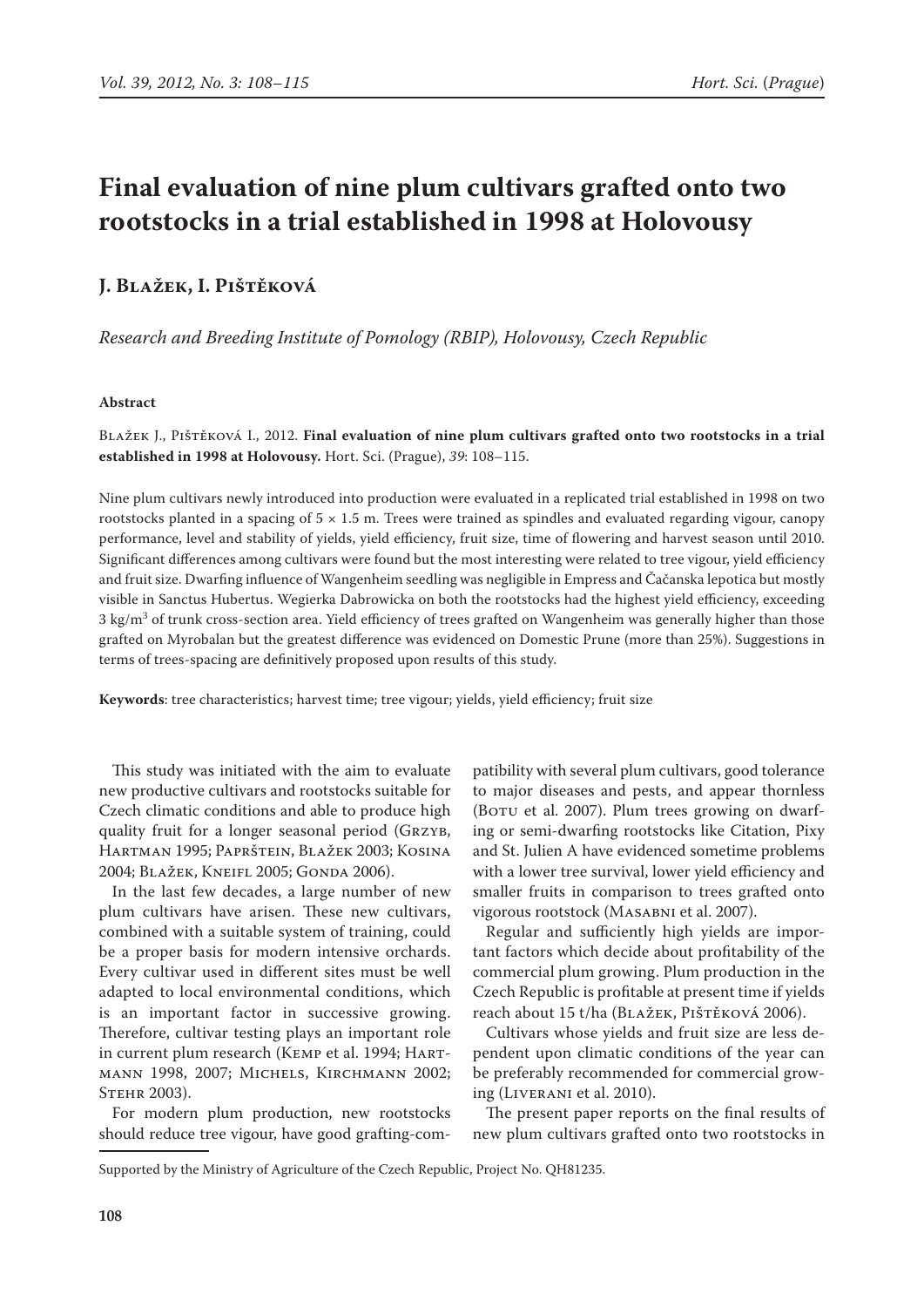an orchard trial that was established in Holovousy, Czech Republic, in spring 1998. Some preliminary results from this trial that were mainly focused on different aspect of the rootstocks effects, were published (Blažek et al. 2004–2006).

# **MATERIAL AND METHODS**

Nine cultivars (Bluefree, Čačanska lepotica, Čačanska rana, Domestic Prune, Empress, Herman, Sanctus Hubertus, Valor and Wegierka Dabrowicka) were evaluated in a trial established in 1998 in RBIP in Holovousy. The rootstocks adopted were Myrobalan (*Prunus cerasifera* L.) and Wangenheim Prune seedling (*Prunus domestica* L.) and lasted for 10 cropping seasons till 2010. One-yearold nursery trees obtained after summer budding were planted in three blocks (replications) for each rootstock with a spacing of  $5 \times 1.5$  m within and along the rows, respectively. For each replication of cultivar and rootstock, 3 trees were used.

Climatic conditions at Holovousy are characterised by the average annual temperature of 8.1°C and the average annual rainfall of 650 mm. The soil was medium sandy loam with a rather deep cultivated layer on gravely substrate. The orchard was located at the altitude of 280 m a.s.l. and it was situated on a very gentle slope facing to north.

Orchard management was based on using mown grass kept in driveways and herbicide strips (1.5 m) based upon application of contact herbicides along the rows of trees. Trees were trained as spindles using wooden stakes as supports at the beginning to help in the process of tree canopy training in the first years. No irrigation was applied in the orchard. Spraying treatments against pests and diseases were conducted according to the recommendations for commercial orchards.

The following records were taken annually: canopy diameter (in two opposite directions), canopy height, trunk cross-sectional area, yields per tree and fruit weight. In some years, several special canopy characteristics were recorded mostly based upon 1–9 numeric descriptors: canopy density  $(1 - \text{very dense}; 9 - \text{very thin})$ , branch spurring (1 – no spurs; 9 – abundant), branch bare area  $(1 - \text{very large}; 9 - \text{no bare area})$  and branch setting angle (deflection angle from vertical level). The average fruit weight was estimated based upon weighing of 50 fruits randomly sampled from each replication.

Data were statistically evaluated by analysis of variance (ANOVA).

Relationships between specific yields and mean fruit weights were tested by simple correlation analysis within each cultivar and rootstock combination using mean year values of these characteristics from total period of their evaluation.

### **RESULTS**

#### **Tree vigour**

On the majority of cultivars, vigour differs significantly on both rootstocks (Table 1). The most vigorous were the trees of cv. Sanctus Hubertus grafted onto Myrobalan rootstock. As related to cultivar, the

|  |  |  |  |  |  |  |  | Table 1. Tree vigour according to cultivars and rootstocks |  |  |  |
|--|--|--|--|--|--|--|--|------------------------------------------------------------|--|--|--|
|--|--|--|--|--|--|--|--|------------------------------------------------------------|--|--|--|

| Cultivar            |        | Year when final canopy<br>volume was achieved |       | Final trunk cross-<br>sectional area $\text{(cm}^2\text{)}$<br>in 2010 |                | Sequence of cultivars<br>according to tree vigour | Vigour reduction<br>due to Wangenheim<br>rootstock used |
|---------------------|--------|-----------------------------------------------|-------|------------------------------------------------------------------------|----------------|---------------------------------------------------|---------------------------------------------------------|
|                     |        |                                               |       | Myrobalan Wangenheim Myrobalan Wangenheim                              |                | Myrobalan Wangenheim                              | $(\%)$                                                  |
| Bluefree            | 2002   | 2005                                          | 70.6  | 46.6                                                                   | 9              | 9                                                 | 34.0                                                    |
| Čačanska lepotica   | 2003   | 2004                                          | 101.0 | 86.8                                                                   | $\overline{4}$ | 1                                                 | 14.1                                                    |
| Čačanska rana       | 2002   | 2004                                          | 120.6 | 83.3                                                                   | $\overline{2}$ | $\overline{2}$                                    | 30.9                                                    |
| Domestic Prune      | 2003   | 2005                                          | 94.8  | 61.4                                                                   | 5              | 8                                                 | 35.2                                                    |
| Empress             | 2004   | 2005                                          | 84.3  | 76.5                                                                   | 8              | 4                                                 | 9.2                                                     |
| Herman              | 2002   | 2004                                          | 117.4 | 82.4                                                                   | 3              | 3                                                 | 29.8                                                    |
| Sanctus Hubertus    | 2002   | 2004                                          | 136.9 | 63.7                                                                   | 1              | 7                                                 | 53.5                                                    |
| Valor               | 2003   | 2004                                          | 84.8  | 70.1                                                                   | 7              | 5                                                 | 17.2                                                    |
| Wegierka Dabrowicka | 2005   | 2006                                          | 90.2  | 67.3                                                                   | 6              | 6                                                 | 25.3                                                    |
| Average             | 2002.9 | 2004.6                                        | 101.9 | 69.2                                                                   |                |                                                   | 32.1                                                    |
| LSD $(P = 0.05)$    |        |                                               | 11.3  | 9.0                                                                    |                |                                                   |                                                         |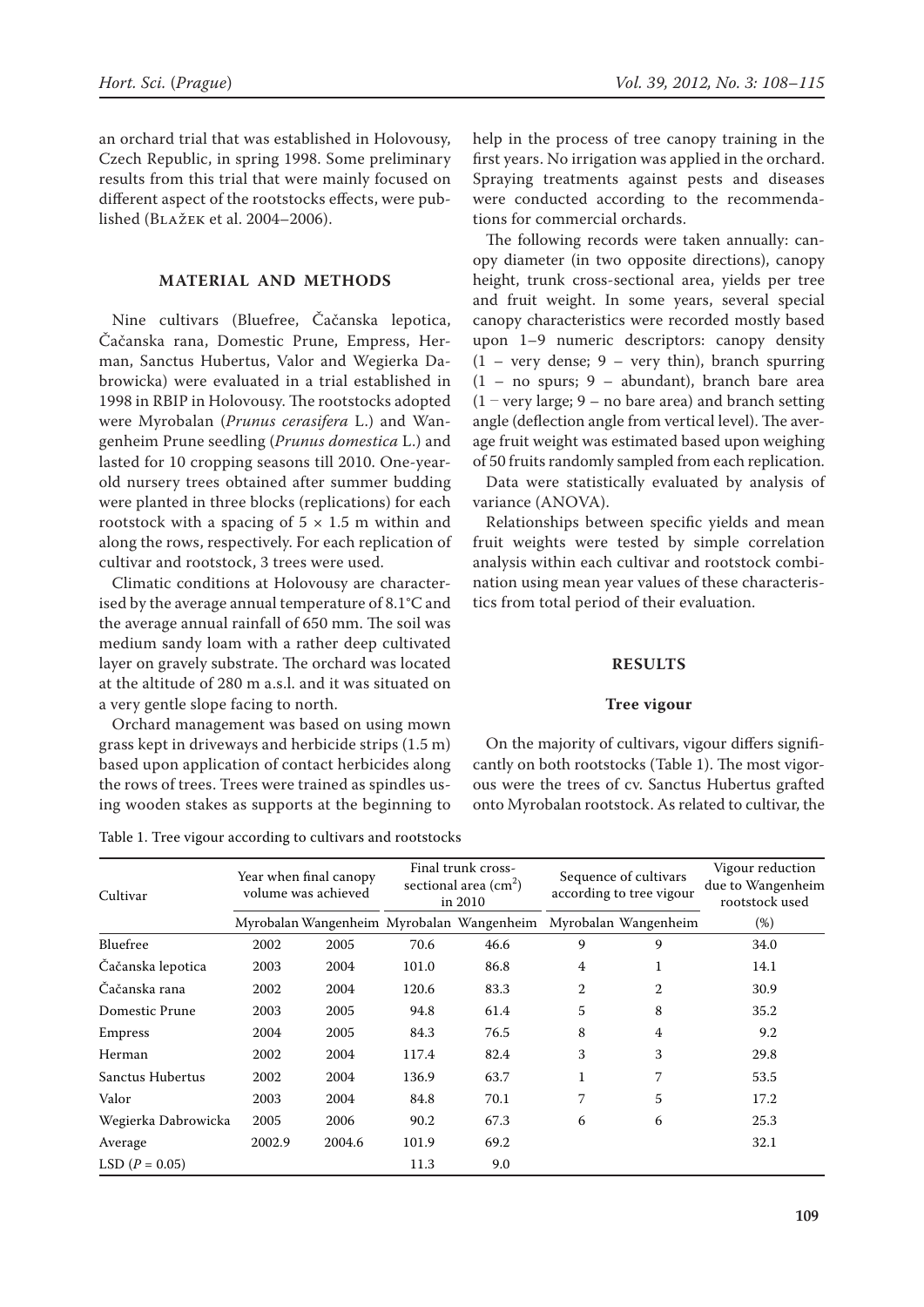|                     | Canopy density |                 | Branch spurring |                 | Branch setting angle |                 | Branch bare area |                 |  |
|---------------------|----------------|-----------------|-----------------|-----------------|----------------------|-----------------|------------------|-----------------|--|
| Cultivar            | Myrobalan      | Wangen-<br>heim | Myrobalan       | Wangen-<br>heim | Myrobalan            | Wangen-<br>heim | Myrobalan        | Wangen-<br>heim |  |
| Bluefree            | 6.7            | 6.6             | 3.9             | 3.6             | 75.0                 | 83.9            | 4.2              | 4.0             |  |
| Čačanska lepotica   | 5.9            | 7.0             | 5.3             | 5.0             | 61.3                 | 73.3            | 5.6              | 4.7             |  |
| Čačanska rana       | 3.1            | 3.4             | 6.8             | 6.5             | 65.9                 | 59.3            | 6.8              | 6.8             |  |
| Domestic Prune      | 3.0            | 3.0             | 7.0             | 7.0             | 83.0                 | 69.9            | 7.0              | 7.4             |  |
| Empress             | 4.0            | 4.0             | 6.5             | 7.0             | 70.0                 | 83.0            | 7.5              | 7.0             |  |
| Herman              | 3.5            | 3.6             | 6.8             | 6.4             | 69.2                 | 78.0            | 7.2              | 7.0             |  |
| Sanctus Hubertus    | 3.0            | 3.7             | 7.1             | 6.9             | 65.6                 | 77.1            | 8.0              | 6.7             |  |
| Valor               | 3.4            | 3.7             | 7.0             | 7.3             | 70.0                 | 83.0            | 6.8              | 7.7             |  |
| Wegierka Dabrowicka | 3.4            | 3.0             | 6.6             | 7.2             | 83.0                 | 68.7            | 7.0              | 7.5             |  |
| Average             | 4.3            | 4.1             | 6.1             | 6.2             | 71.4                 | 75.1            | 6.4              | 6.5             |  |
| LSD $(P = 0.05)$    | 1.3            | 1.3             | 1.2             | 1.2             | 3.1                  | 3.4             | 1.3              | 1.2             |  |

Table 2. Some vegetative traits according to cultivars and rootstocks

most vigorous was Čačanska rana followed by Herman. Čačanska lepotica grafted onto Wangenheim rootstock showed the strongest tree growth.

The least vigorous on both rootstocks were trees of Bluefree cv. followed by Empress and Valor grafted

onto Myrobalan rootstock. As regards the general rootstock effects, the vigour of trees grafted onto Wangenheim was almost one third of the vigour of trees grafted onto Myrobalan. Its dwarfing influence was rather negligible in Empress and Čačanska le-

|  |  |  |  |  |  |  |  |  |  |  | Table 3. Annual and cumulate yield per tree, yield per hectare, yield efficiency according to cultivars and rootstocks |  |  |  |  |
|--|--|--|--|--|--|--|--|--|--|--|------------------------------------------------------------------------------------------------------------------------|--|--|--|--|
|--|--|--|--|--|--|--|--|--|--|--|------------------------------------------------------------------------------------------------------------------------|--|--|--|--|

| Cultivar          | Rootstock               | Mean annual<br>yield/tree (kg) |         |      | Harvest/tree<br>(kg) |      | Mean annual<br>yield (t/ha) | Mean annual<br>specific yield $(kg.m3)$ |       |
|-------------------|-------------------------|--------------------------------|---------|------|----------------------|------|-----------------------------|-----------------------------------------|-------|
|                   |                         | $Ø$ 2001-2010                  | min     | max  | $\Sigma$ 2000-2010   | Ø    | t max                       | Ø                                       | t max |
| Bluefree          | Myrobalan               | 9.1                            | 5.2     | 16.7 | 96.7                 | 12.1 | 22.3                        | 1.5                                     | 2.8   |
|                   | Wangenheim              | 8.6                            | 5.1     | 16.7 | 90.6                 | 11.5 | 22.3                        | 1.6                                     | 2.7   |
| Čačanska lepotica | Myrobalan               | 9.9                            | $1.5\,$ | 23.1 | 99.3                 | 13.2 | 30.8                        | 1.6                                     | 3.3   |
|                   | Wangenheim              | 10.6                           | 1.9     | 21.9 | 106.5                | 14.2 | 29.2                        | 1.9                                     | 3.5   |
| Čačanska rana     | Myrobalan               | 10.2                           | 0.4     | 24.0 | 102.1                | 13.6 | 32.0                        | 1.4                                     | 3.4   |
|                   | Wangenheim              | 7.9                            | 1.0     | 21.3 | 79.1                 | 10.5 | 28.4                        | 1.2                                     | 2.9   |
| Domestic Prune    | Myrobalan               | 10.8                           | 2.1     | 26.1 | 107.8                | 14.4 | 34.7                        | 1.6                                     | 3.8   |
|                   | Wangenheim              | 12.2                           | 2.4     | 25.6 | 121.9                | 16.3 | 34.1                        | 2.1                                     | 3.8   |
| Empress           | Myrobalan               | 13.5                           | 7.5     | 23.5 | 136.7                | 18.0 | 31.3                        | 2.3                                     | 4.1   |
|                   | Wangenheim              | 10.7                           | 4.2     | 20.9 | 110.5                | 14.3 | 27.9                        | 2.3                                     | 4.2   |
| Herman            | Myrobalan               | 11.3                           | 1.6     | 21.2 | 113.1                | 15.1 | 28.3                        | 1.7                                     | 2.6   |
|                   | Wangenheim              | 10.8                           | 1.5     | 22.0 | 107.9                | 14.3 | 29.3                        | 1.8                                     | 3.5   |
| Sanctus Hubertus  | Myrobalan               | 12.0                           | 3.6     | 22.2 | 120.0                | 16.0 | 29.6                        | 1.7                                     | 3.0   |
|                   | Wangenheim              | 11.5                           | 3.3     | 20.7 | 115.2                | 15.4 | 27.6                        | 2.0                                     | 4.0   |
| Valor             | Myrobalan               | 15.1                           | 0.9     | 39.8 | 153.2                | 20.1 | 53.1                        | 2.3                                     | 5.3   |
|                   | Wangenheim              | 13.1                           | 6.3     | 30.7 | 134.4                | 17.4 | 40.9                        | 2.7                                     | 5.1   |
| Wegierka          | Myrobalan               | 14.6                           | 5.0     | 26.9 | 147.2                | 19.4 | 35.8                        | 3.0                                     | 4.8   |
| Dabrowicka        | Wangenheim              | 13.3                           | 0.6     | 25.1 | 135.9                | 17.7 | 33.4                        | 3.2                                     | 5.9   |
| Average           | Myrobalan               | 11.8                           | 0.4     | 39.8 | 119.6                | 15.8 | 53.1                        | 1.9                                     | 2.8   |
|                   | Wangenheim              | 11.0                           | 1.6     | 30.7 | 111.3                | 14.6 | 40.9                        | 2.1                                     | 3.3   |
| LSD $(P = 0.05)$  | Myrobalan<br>Wangenheim | 0.42<br>0.39                   |         |      | 4.0<br>3.7           |      |                             | 0.35<br>0.33                            |       |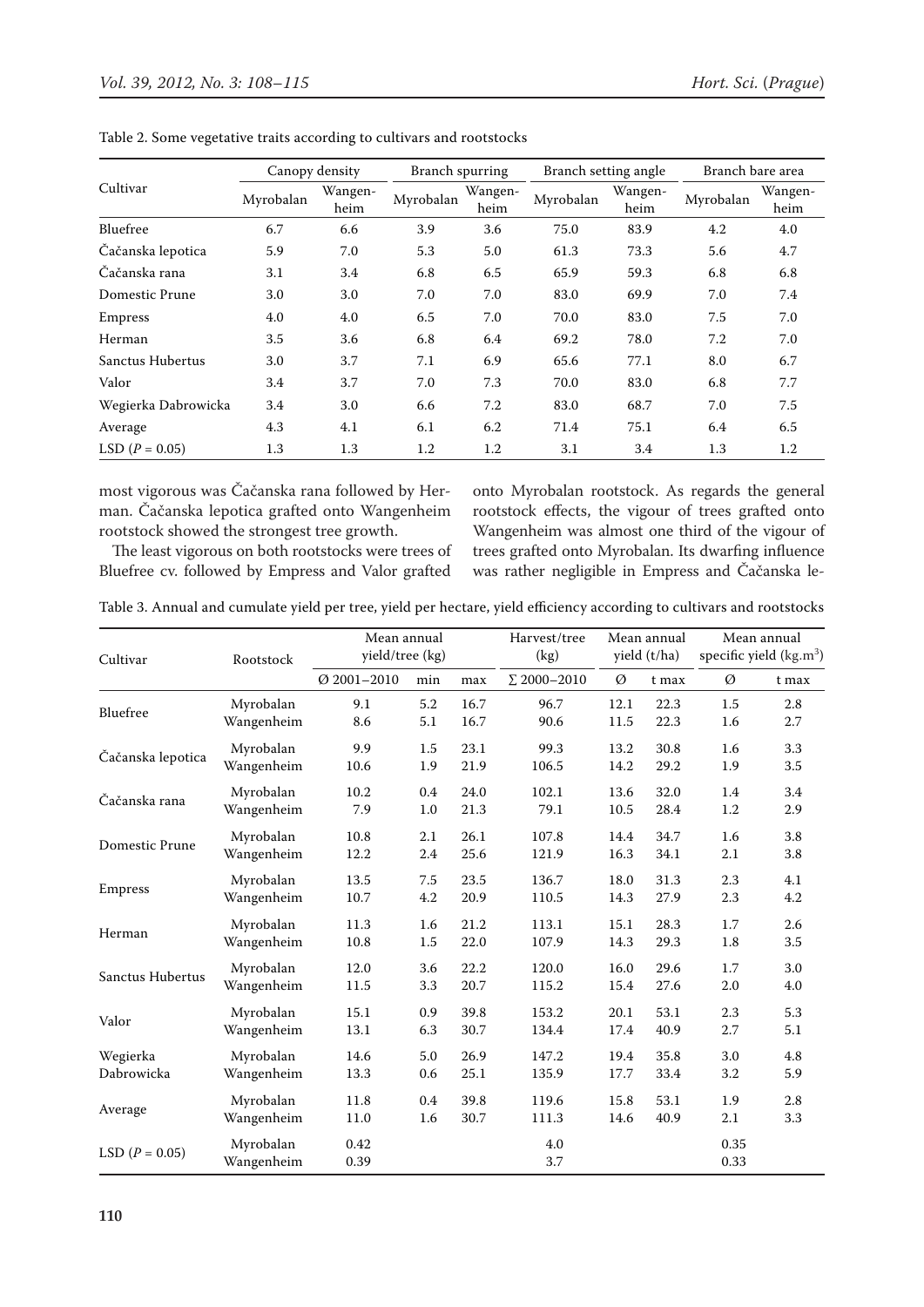

potica but it was mostly visible in Sanctus Hubertus whose trees grafted onto Wangenheim grew less than half compared to those grafted onto Myrobalan.

#### **Tree canopy**

The final canopy volume in this experimental orchard fluctuated around  $6 \text{ m}^3$  and it was kept in the size by restricted pruning onwards. Bluefree, Čačanska rana, Herman and Sanctus Hubertus, grafted onto Myrobalan, reached the final size already in 2002, whereas Wegierka Dabrowicka grafted onto Wangenheim, in 2006, was the latest one (Table 1).

The highest canopy densities were recorded in cultivars Domestic Prune and Sanctus Hubertus, whereas Bluefree and Čačanska lepotica were the most sparse ones (Table 2). Differences between rootstocks on this trait were generally negligible with exception of Čačanska lepotica whose trees grafted onto Myrobalan were significantly more dense in comparison to those grafted onto Wangenheim. Except of Bluefree, all tested cultivars spurred well and the rootstocks showed no influence on this characteristic. Regarding branch setting, differences between cultivars were also relatively small. Their mean shift angle from vertical level (when the branches were the most bent downwards) was the smallest in Čačanska rana on Wangenheim. On the contrary, branches of Bluefree on Wangenheim appeared the most upwards. The same cultivar was also distinguished by the most excessive bare branch area, followed in this performance by Čačanska lepotica. This characteristic does not seem to be influenced at all by the rootstock used.

riod of different cultivars

#### **Productivity**

Results of total yield evaluation in this trial are shown in Table 3. Cv. Valor grafted onto Myrobalan reached the highest annual yield accounting 15 kg per tree which corresponds to 20 t/ha. Yields slightly lower (19.4 t/ha) were recorded on trees of Wegierka Dabrowicka grafted on the same rootstock. Both cultivars had also the highest yield values as the trees were grafted onto Wangenheim rootstock (17.4 and 17.7 t/ha respectively, or 13.3 and 13.1 kg/tree, respectively). Cv. Valor grafted onto Myrobalan rootstock achieved the highest yield per one harvest harvest-season, accounting nearly 40 kg/tree. A significantly lower maximum harvest



Fig. 2. Tendency for biennial bearing expressed by mean percentage of harvest drop from 4 years with the highest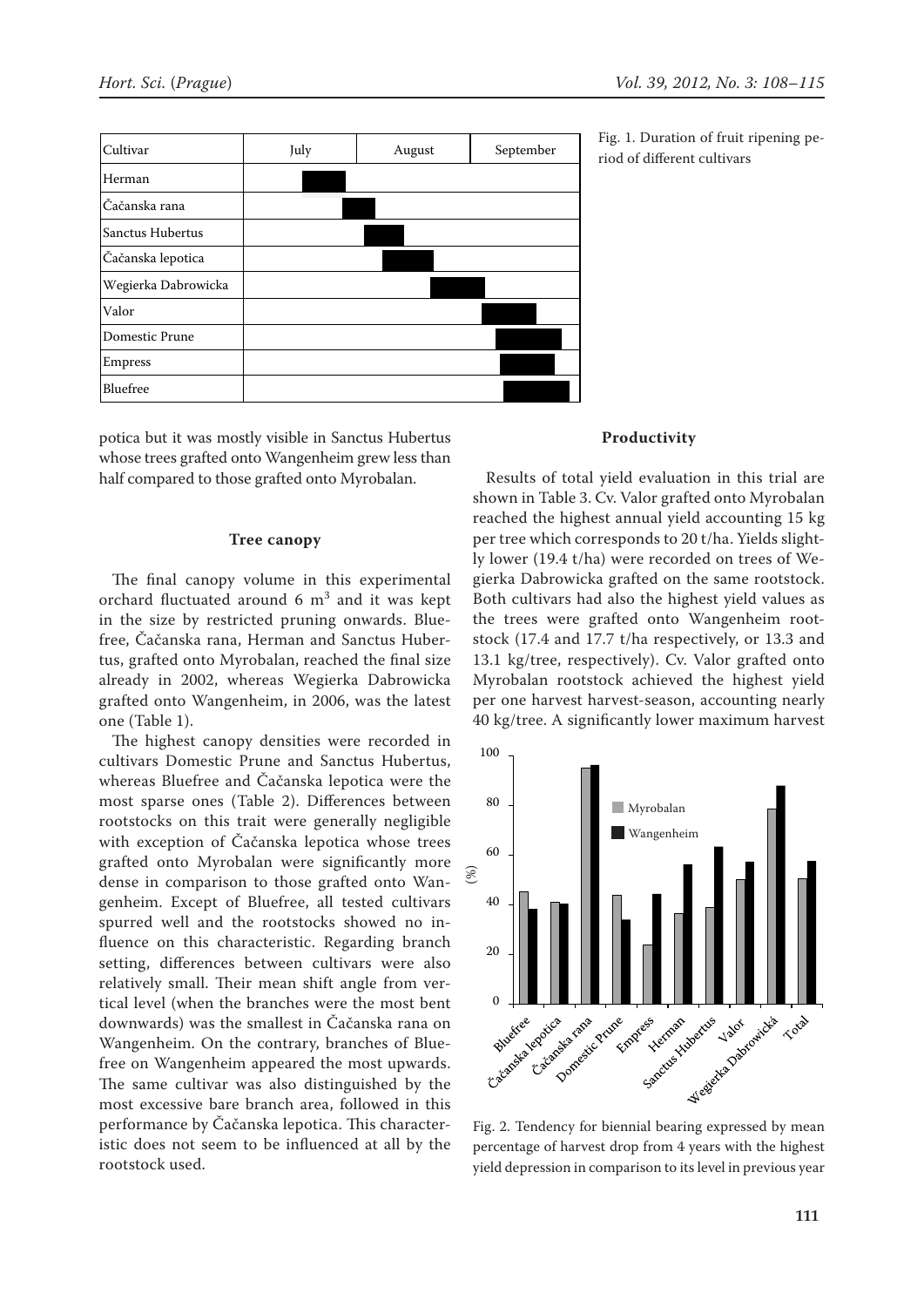value was evidenced by other productive cultivars, Wegierka Dabrowicka and Domestic Prune. The lowest yields were recorded on trees of Bluefree and Čačanska rana.

Wegierka Dabrowicka on both rootstocks was distinguished from other cultivars by the highest yield efficiency with values >  $3 \text{ kg/m}^3$ . It was followed in this important characteristic by Valor and Empress. On the other side, Čačanska rana and Bluefree showed the smallest values, roughly half of the highest. Yield efficiency of trees grafted onto Wangenheim rootstock was generally higher than of those grafted onto Myrobalan but the difference was the highest on Domestic Prune (~25%).

#### **Time of flowering and harvest ripening**

 Start of flowering within this study fluctuated from April 11 till May 6 (Table 4). The earliest to bloom were Wegierka Dabrowicka and Čačanska rana whereas the Domestic Prune was the latest one. The average difference between the phenological phases within these cultivars was 7 days. Time of flowering appeared not to be influenced by rootstock.

The mean time of fruit ripening season according to cultivars is shown in Fig. 1. The season, defined by the beginning of ripening period, started with Herman in the middle of July and finished with Bluefree at the end of the first decade of September. The harvest season of early ripening cultivars was generally shorter then the latest ones. The earliest fruit ripening time in this study was recorded on July 4<sup>th</sup> in Herman and the latest on September  $20<sup>th</sup>$  in Bluefree (Table 4). The mean fruit ripening period in this study accounted 27 days; the shortest appeared in Čačanska lepotica and Wegierka Dabrowicka (21 days), the longest one in Sanctus Hubertus (39 days).

Regarding to fruit developing period (from blooming to harvest), the shortest was recorded in Herman: the average value was 85.5 days, with a minimum of 77 days. On the opposite, trees of Bluefree grafted onto Wangenheim showed the longest fruit development period (141.4 days on the average with a maximum of 149 days).

Table 4. Dates of tree flowering, of fruit ripening time and length of fruit development period according to cultivars and rootstocks

| Cultivar   | Rootstock  | Start of tree flowering |      |      | Start of fruit harvest | ripening |      | Number of days from flowering<br>till start of harvest ripening |     |     |  |
|------------|------------|-------------------------|------|------|------------------------|----------|------|-----------------------------------------------------------------|-----|-----|--|
|            |            | $Q$ 2001-2010           | min  | max  | $Q$ 2001-2010          | min      | max  | $Q$ 2001-2010                                                   | min | max |  |
| Bluefree   | Myrobalan  | 23/4                    | 15/4 | 3/5  | 8/9                    | 23/8     | 20/9 | 140.6                                                           | 133 | 146 |  |
|            | Wangenheim | 22/4                    | 15/4 | 3/5  | 8/9                    | 23/8     | 20/9 | 141.4                                                           | 133 | 149 |  |
| Čačanska   | Myrobalan  | 20/4                    | 15/4 | 30/4 | 5/8                    | 22/7     | 12/8 | 105.3                                                           | 98  | 115 |  |
| lepotica   | Wangenheim | 20/4                    | 15/4 | 1/5  | 6/8                    | 22/7     | 12/8 | 105.4                                                           | 98  | 117 |  |
| Čačanska   | Myrobalan  | 18/4                    | 12/4 | 1/5  | 25/7                   | 12/7     | 5/8  | 97.5                                                            | 88  | 106 |  |
| rana       | Wangenheim | 19/4                    | 12/4 | 30/4 | 26/7                   | 12/7     | 4/8  | 98.3                                                            | 88  | 105 |  |
| Domestic   | Myrobalan  | 25/4                    | 17/4 | 4/5  | 6/9                    | 20/8     | 16/9 | 135.0                                                           | 129 | 141 |  |
| Prune      | Wangenheim | 25/4                    | 17/4 | 6/5  | 4/9                    | 18/8     | 16/9 | 133.9                                                           | 129 | 141 |  |
|            | Myrobalan  | 21/4                    | 11/4 | 1/5  | 6/9                    | 22/8     | 19/9 | 141.3                                                           | 125 | 149 |  |
| Empress    | Wangenheim | 20/4                    | 11/4 | 1/5  | 6/9                    | 19/8     | 19/9 | 142.2                                                           | 125 | 151 |  |
| Herman     | Myrobalan  | 21/4                    | 15/4 | 1/5  | 16/7                   | 4/7      | 29/7 | 85.7                                                            | 79  | 92  |  |
|            | Wangenheim | 21/4                    | 15/4 | 1/5  | 16/7                   | 4/7      | 29/7 | 85.5                                                            | 77  | 93  |  |
| Sanctus    | Myrobalan  | 20/4                    | 15/4 | 1/5  | 1/8                    | 16/7     | 24/8 | 99.0                                                            | 92  | 116 |  |
| Hubertus   | Wangenheim | 20/4                    | 15/4 | 1/5  | 31/7                   | 16/7     | 24/8 | 96.9                                                            | 92  | 103 |  |
|            | Myrobalan  | 22/4                    | 15/4 | 4/5  | 3/9                    | 20/8     | 15/9 | 135.5                                                           | 122 | 149 |  |
| Valor      | Wangenheim | 21/4                    | 15/4 | 4/5  | 2/9                    | 20/8     | 15/9 | 134.3                                                           | 122 | 151 |  |
| Wegierka   | Myrobalan  | 18/4                    | 11/4 | 1/5  | 18/8                   | 8/8      | 29/8 | 120.9                                                           | 114 | 136 |  |
| Dabrowicka | Wangenheim | 18/4                    | 11/4 | 1/5  | 20/8                   | 8/8      | 29/8 | 123.1                                                           | 114 | 137 |  |
|            | Myrobalan  | 21/4                    | 14/4 | 1/5  | 16/8                   | 6/8      | 25/8 | 117.9                                                           | 112 | 125 |  |
| Average    | Wangenheim | 21/4                    | 14/4 | 2/5  | 16/8                   | 6/8      | 25/8 | 117.5                                                           | 111 | 126 |  |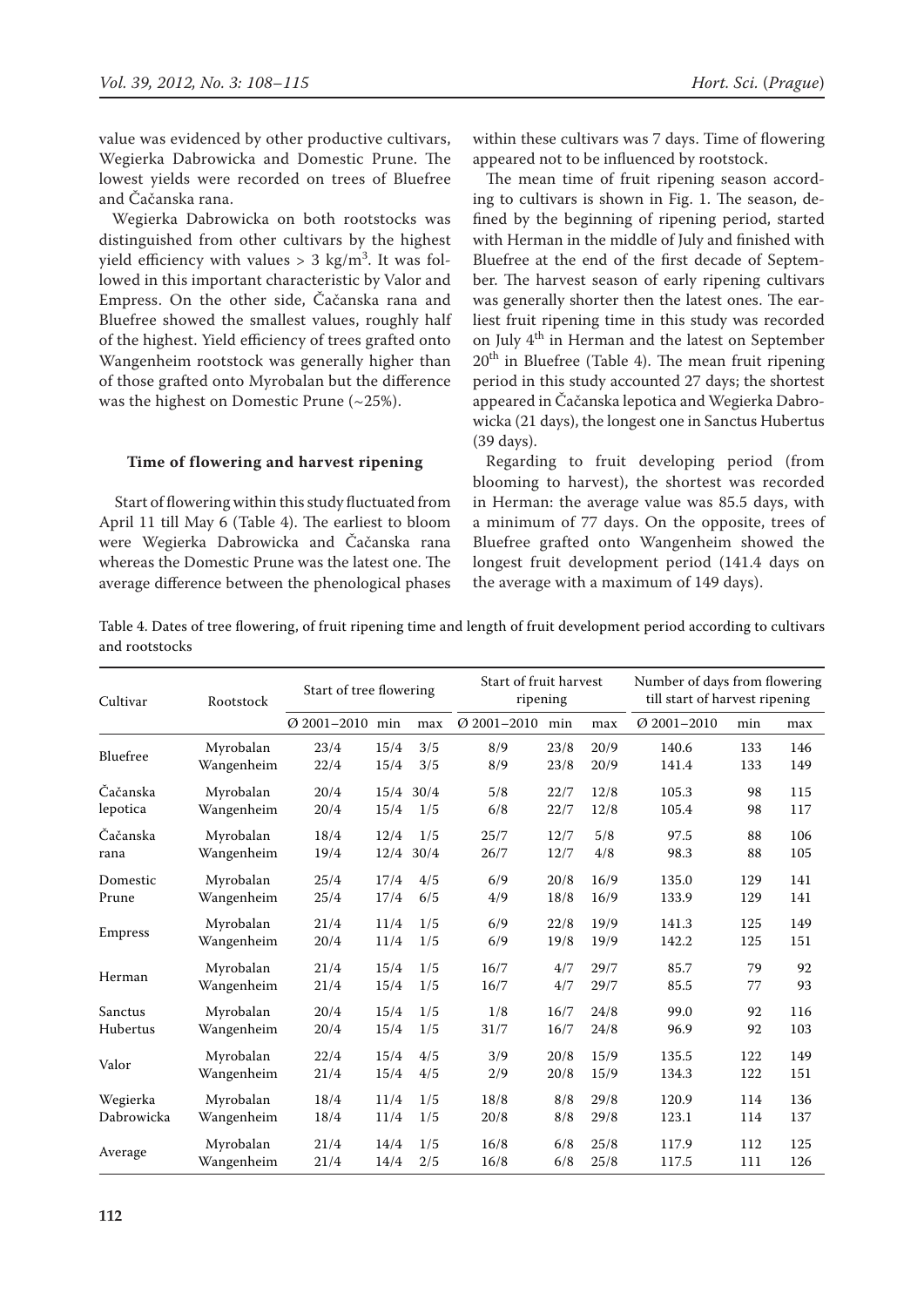

Fig. 3. Relationship between yield efficiency and fruit weight of cv. Bluefree trees grafted onto Wangenheim seedling rootstock

#### **Alternate bearing**

 Cultivar Čačanska rana had the highest tendency to alternate bearing in this study (Fig. 2). This undesirable character was also exhibited on cultivar Wegierka Dabrowicka. On the contrary, trees of Empress had the most regular bearing habit. As regards the rootstock influence, Wangenheim slightly increased an alternate bearing habit on Empress, Herman and Sanctus Hubertus. Go Figure 1 and the War of the War of the Tagan in Hubbary 1 and the Compact of the Compact of Compact of Compact of Compact of Compact of Compact of Compact of Compact of Compact of Compact of Compact of Compact of Compac

#### **Fruit size**

The average fruit weight for all the cultivars on test grafted on both the rootstocks are showed in Table 5. The heaviest fruits were recorded in Bluefree  $(-58$  g on the average). Fruits of this cultivar were the biggest in 2010 on trees grafted onto Wangenheim having mean fruit of 75.1 g (data not showed). Fruits of Empress had a similar behaviour; 52 g on average and a maximum record



Fig. 4. Relationship between yield efficiency and fruit weight of cv. Empress trees grafted onto Wangenheim seedling rootstock

of 69.8 g (data not shown). On the third position in a decreasing order Čačanska rana was classified (51 g on the average) that was followed by Valor with an average fruit weight 3 g smaller (~48 g on the average) while its largest fruits were 58.4 g on trees grafted onto Wangenheim in 2002 (data not shown). On the contrary, Domestic Prune had the smallest fruit weights, ranging around 19 g on the average and reaching a maximum size around 26.4 g on Wangenheim rootstock in 2009 (data not shown).

The fruit weight was strongly dependent on the yield level only in cv. Bluefree especially as they were grafted onto Wangenheim rootstock (Fig. 3). The relationship appeared much weaker on trees of cv. Empress (Fig. 4). This behaviour was not found in any other of the assessed cultivar/rootstock combinations.

#### **Harvest season**

The early cultivar Čačanska rana had the shortest harvest season, accounting to 9 days on the average with its minimum of 6 days (Table 5). Only two days longer were Sanctus Hubertus and Herman grafted onto Wangenheim. Herman was the only exception since the rootstock significantly influenced the duration of the harvest season. On the other hand, Empress and Domestic Prune evidenced the longest harvest season accounting on the average to 18 days.

#### **DISCUSSION**

In comparison to the results recorded during the first period of testing (Blažek et al. 2004), Sanctus Hubertus grafted onto Myrobalan showed the most vigorous behaviour. Similarly, Bluefree was the medium vigorous at the initial period while it was clearly classified as the least vigorous at the end. In a similar way, Wegierka Dabrowicka was the weakest growing cultivar at the beginning of the trial while it finally reached a medium level. Regarding yield efficiency a considerable difference of Domestic Prune final rating (especially as it was grafted onto Wangenheim) in comparison to its values accounted at the fist years of the study was observed. These findings strongly confirm the necessity to evaluate some traits for longer time in similar trials.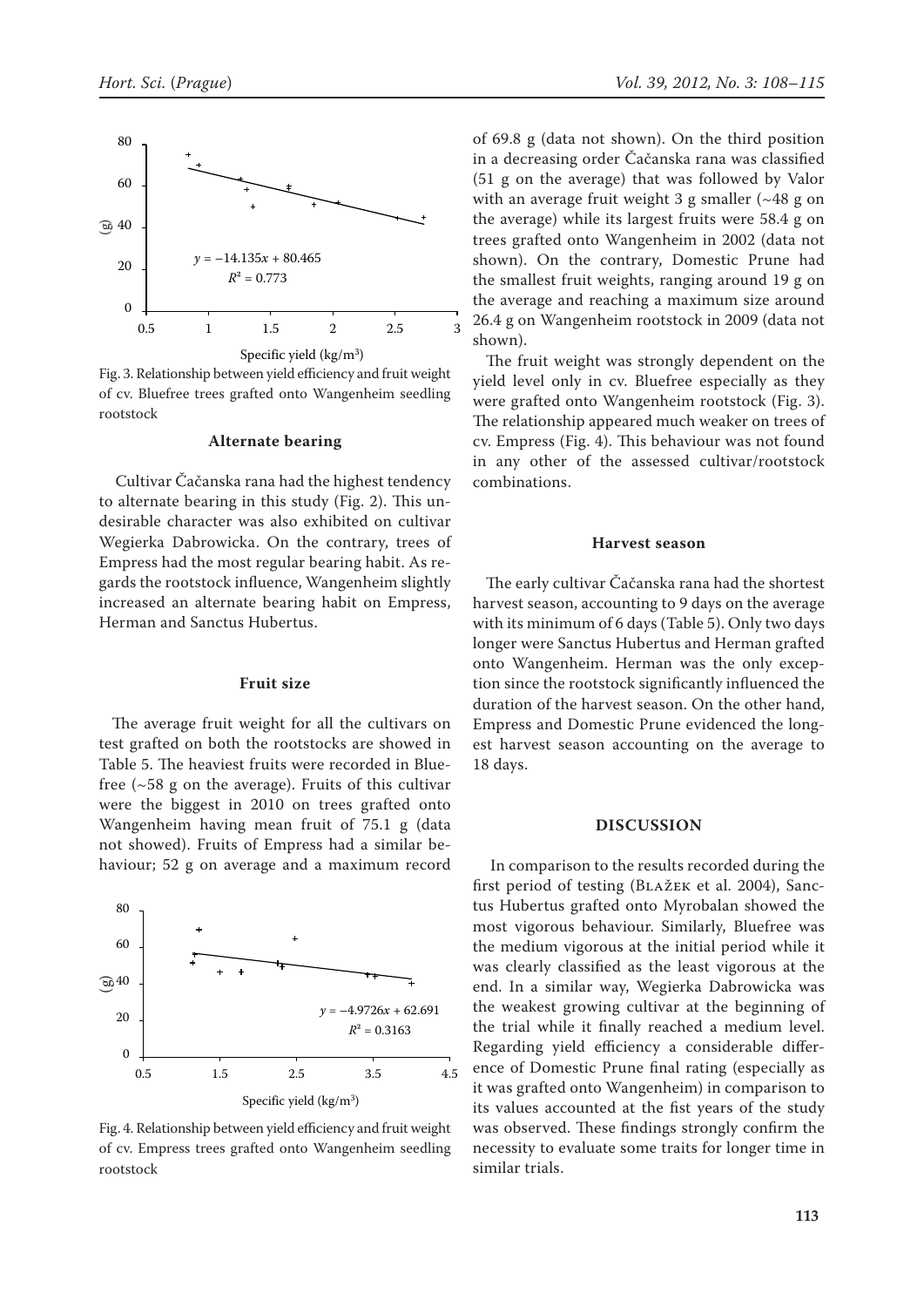|                     |            |      |                       |       |              |      | Period of fruit harvest ripening |      |
|---------------------|------------|------|-----------------------|-------|--------------|------|----------------------------------|------|
| Cultivar            | Rootstock  |      | Mean fruit weight (g) |       | mean date    |      | number of days                   |      |
|                     |            | Ø    | min                   | max   | of the start | Ø    | min                              | max  |
| Bluefree            | Myrobalan  | 57.9 | 45.2                  | 115.9 | 8/9          | 15.3 | 13                               | 17   |
|                     | Wangenheim | 57.8 | 44.6                  | 115.6 | 8/9          | 14.8 | 12                               | 17   |
|                     | Myrobalan  | 39.0 | 33.6                  | 78.1  | 5/8          | 13.6 | 10                               | 18   |
| Čačanska lepotica   | Wangenheim | 37.8 | 27.7                  | 75.7  | 6/8          | 14.3 | 11                               | 17   |
|                     | Myrobalan  | 51.1 | 40.2                  | 102.2 | 25/7         | 9.2  | 6                                | 15   |
| Čačanska rana       | Wangenheim | 50.4 | 36.5                  | 100.9 | 26/7         | 8.9  | 6                                | 13   |
|                     | Myrobalan  | 18.8 | 16.8                  | 37.5  | 6/9          | 17.7 | 15                               | 21   |
| Domestic Prune      | Wangenheim | 19.2 | 16.2                  | 38.3  | 4/9          | 18.4 | 15                               | 21   |
|                     | Myrobalan  | 51.9 | 44.3                  | 103.8 | 6/9          | 18.1 | 14                               | 23   |
| Empress             | Wangenheim | 52.1 | 40.3                  | 104.2 | 6/9          | 18.0 | 14                               | 24   |
|                     | Myrobalan  | 28.0 | 22.0                  | 56.0  | 16/7         | 13.4 | 10                               | 16   |
| Herman              | Wangenheim | 28.4 | 23.4                  | 56.7  | 16/7         | 11.2 | 7                                | 15   |
|                     | Myrobalan  | 28.2 | 23.2                  | 56.3  | 1/8          | 10.6 | 8                                | 14   |
| Sanctus Hubertus    | Wangenheim | 28.4 | 25.1                  | 56.9  | 31/7         | 11.3 | 7                                | 15   |
|                     | Myrobalan  | 46.5 | 37.2                  | 93.1  | 3/9          | 12.0 | 9                                | 15   |
| Valor               | Wangenheim | 47.8 | 37.6                  | 95.7  | 2/9          | 11.9 | 9                                | 15   |
|                     | Myrobalan  | 27.4 | 23.2                  | 54.9  | 18/8         | 13.7 | 9                                | 17   |
| Wegierka Dabrowicka | Wangenheim | 26.9 | 20.0                  | 53.8  | 20/8         | 14.4 | 10                               | 18   |
|                     | Myrobalan  | 39.0 | 34.4                  | 78.0  | 16/8         | 13.7 | 10.4                             | 17.3 |
| Average             | Wangenheim | 39.2 | 35.2                  | 78.4  | 16/8         | 13.7 | 10.1                             | 17.2 |
| LSD $(P = 0.05)$    | Myrobalan  | 2.5  |                       |       |              |      |                                  |      |
|                     | Wangenheim | 2.1  |                       |       |              |      |                                  |      |

Table 5. Influence of cultivars and rootstocks on fruit weight and fruit ripening duration

The dwarfing effect of Wangenheim Prune seedling was found in this study on the same level as reported from Poland (ROZPARA, GRZYB 1998; SITAREK et al. 2004; ŚWIERCZYNSKI, STACHOwiak 2009) only in the case of Sanctus Hubertus cv. On the contrary, its effect was rather negligible in Empress and Čačanska lepotica. This phenomenon could be partly influenced by more restricted tree pruning applied in this study for some cultivars grafted onto Myrobalan rootstock due to a strongly limited tree spacing (Sosna 2010). Another reason could be the higher planting density used in this study in which root systems are primarily located within the herbicide strip (Black et al. 2010).

Different effect of the rootstocks on tree vigour in particular cultivars, which was observed in this study, is in agreement with previous finding of Kosina (2004).

According to the general results, Wangenheim rootstock should be recommended for modern

planting of cultivars Bluefree, Domestic Prune, Sanctus Hubertus, Valor and Wegierka Dabrowicka. Within these cultivars, our results are more or less in agreement with earlier findings (Rozpara, Grzyb 1998). A specific positive effect of the rootstock on yields, and partly also on fruit size, of some cultivars was also reported by HROTKÓ et al. (2002). But our findings, showed that rootstock does not influence fruit size in the majority of cultivars, in agreement to the results of Kosina (2004).

Tree spacing used adopted in this study  $(5 \times 1.5 \text{ m})$ seems to be more or less adequate for most cultivar – rootstock combinations that were tested. Greater distances among trees like  $6 \times 2.5$  m should be recommended for Sanctus Hubertus, Čačanska rana and Herman if Myrobalan rootstock is adopted. Planting distance of Čačanska lepotica on both rootstocks should not be much smaller – probably  $6 \times 2$  m. On the contrary, Bluefree could be planted